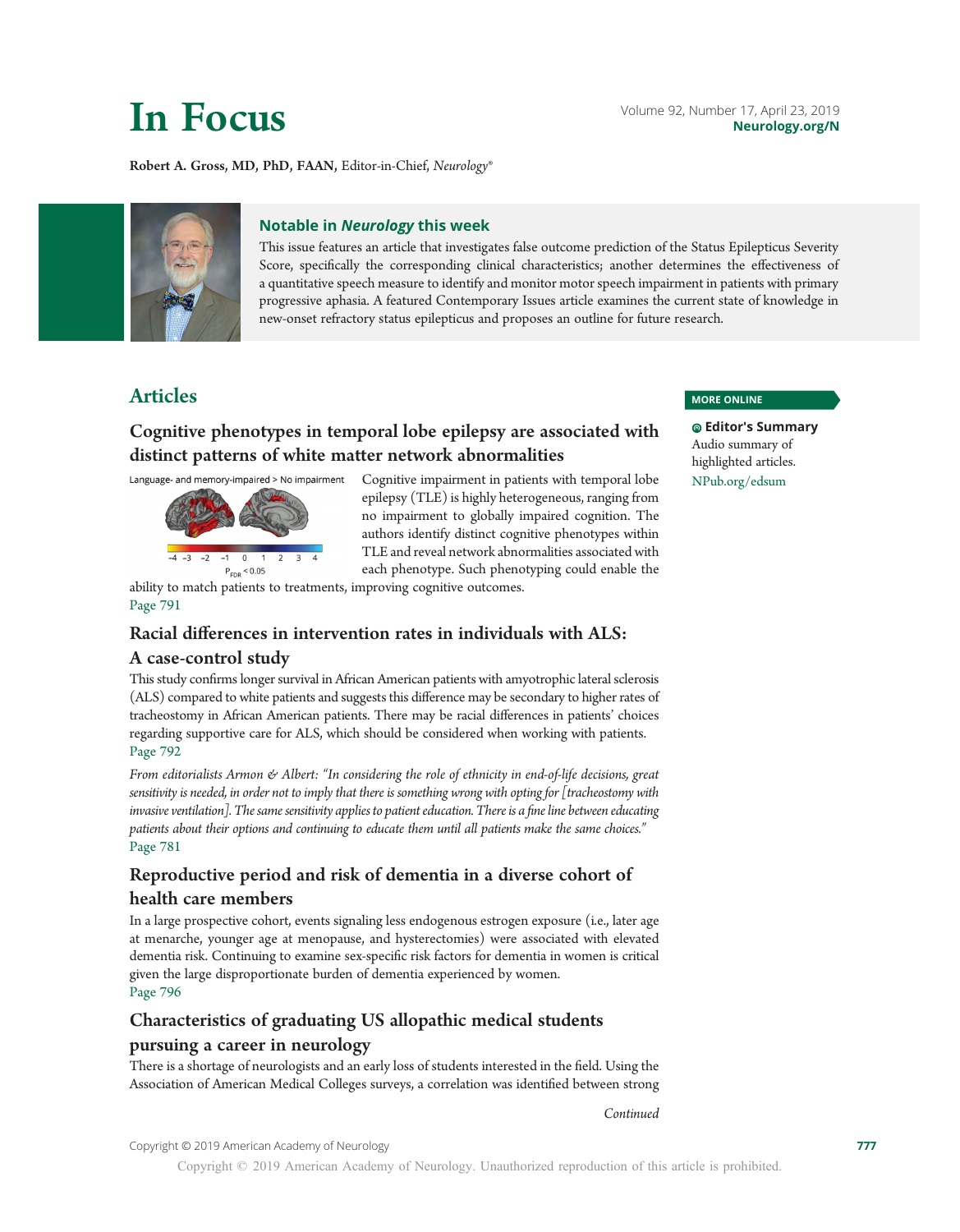neuroscience programs/neurology clerkships and students' incidence of choosing neurology. Early contact and specific mentoring for those with interest may be most helpful. Page 800

From editorialists London & Greenwood: "While converting more students to neurology may be beneficial to the field, we should not aim to recruit individuals who will not be satisfied or productive as neurologists."

Page 786

NB: "Clinical Reasoning: A 71-year-old man receiving treatment for cryptococcal meningitis, developing new-onset lethargy," p. 815. To check out other Resident & Fellow: Clinical Rea-soning articles, point your browser to [Neurology.org/N](http://neurology.org/n) and click on the link to the Resident & Fellow Section. At the end of the issue, check out the NeuroImage illustrating biodistribution of IV glyburide. This week also includes a Reflections: Neurology and the Humanities piece titled "The black binder."

#### NEW EPISODE



April 23, 2019

# Montreal Cognitive Assessment as a screening tool: Influence of performance and symptom validity (see the April 2019 issue of Neurology® Clinical Practice)

- 1. Montreal Cognitive Assessment as a screening tool: Influence of performance and symptom validity
- 2. What's Trending: Serum neurofilament dynamics predicts neurodegeneration and clinical progression in presymptomatic Alzheimer's disease

In the first segment, Dr. Gregory Day talks with Dr. Brigid Waldron-Perrine about her Neurology: Clinical Practice paper addressing the Montreal Cognitive Assessment as a screening tool. In the second part of the podcast, Dr. Jeffrey Burns focuses his interview with Dr. Mathias Jucker on how serum neurofilament dynamics predict neurodegeneration and clinical progression in presymptomatic Alzheimer disease. The article can be found in Nature: Medicine https://www.nature.com/articles/ s41591-018-0304-3.

Disclosures can be found at Neurology.org.

No CME this week: Interviews based on articles from Neurology: Clinical Practice, Neurology<sup>®</sup> Genetics, and Neurology<sup>®</sup> Neuroimmunology & Neuroinflammation are excluded from the CME program.

Copyright © 2019 American Academy of Neurology. Unauthorized reproduction of this article is prohibited.